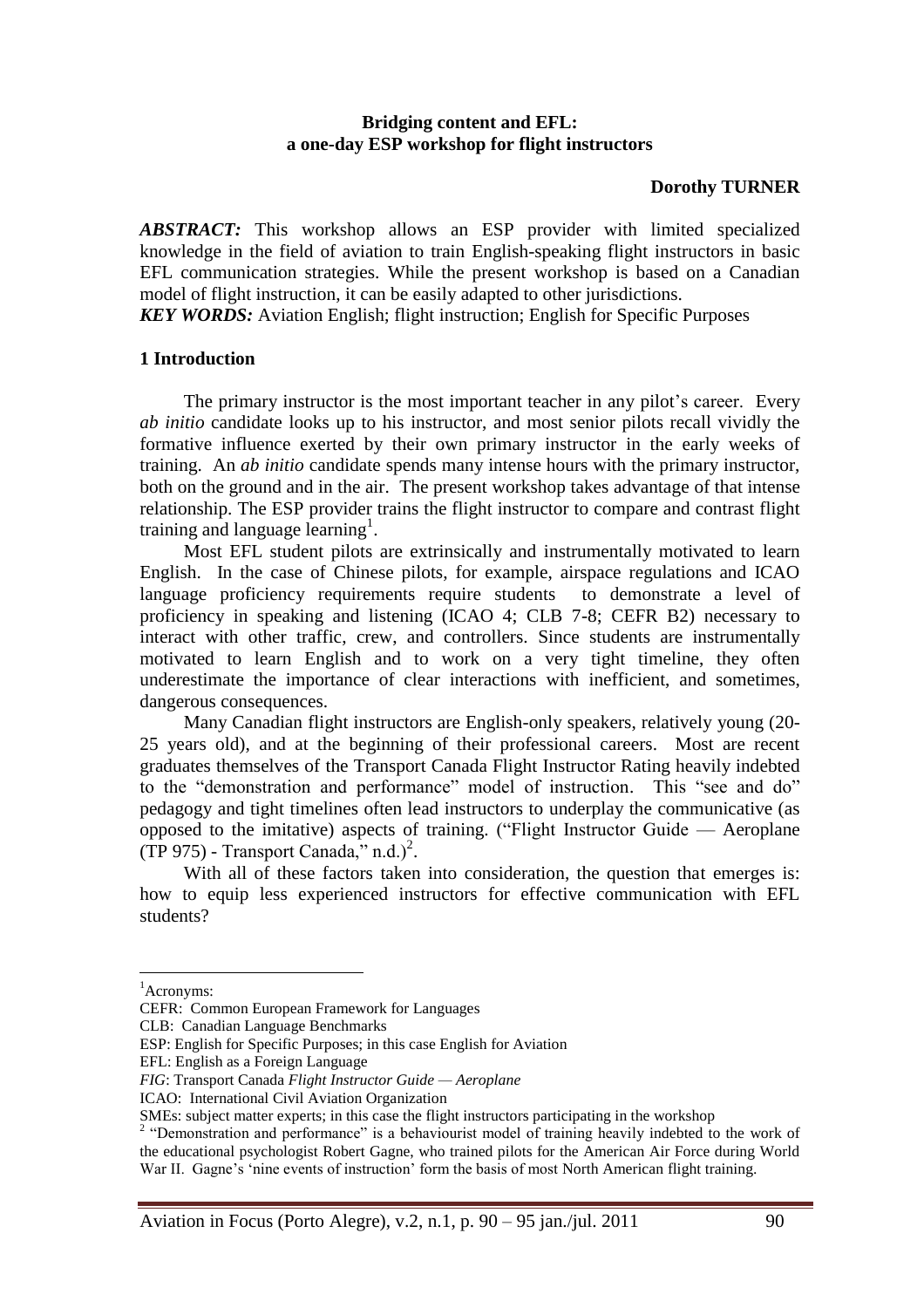### **2 Course Overview**

SMEs who participate in this workshop will have prepared briefing objectives, outlines, and notes for lessons in the private pilot license program, as part of the Instructor Rating. These lesson plans, based on the SMEs own training experience as well as on the "demonstration and performance" method, usually ignore the particular needs of second-language learners.

The ESP provider will find an industry-relevant pedagogical overview in section 1 of the *FIG*, with which Canadian SMEs are also familiar. It is recommended that the ESP provider take advantage of this resource.

#### *Timing*

The workshop can be completed in one day. It can equally be divided into two parts, with a natural break after section D.

### Part A (10 min).

The ESP provider raises the issue of communication in aviation and reviews the content of the workshop with the SMEs.

### Part B (30 min).

The ESP provider describes the traditional division of language learning in its four constituent parts: speaking, listening, reading and writing. The assessment rubric is introduced.

#### Part C (1 hour).

The SMEs watch a video-recorded briefing by a flight instructor experienced with second-language students. The video is played once. The assessment rubric is further described by the ESP provider. The video is played a second time, while SMEs assess the briefing using the assessment rubric. SMEs and ESP provider discuss the strengths and weaknesses of the "demonstration and performance" method for flight instruction and language instruction.

### Part  $D - (30 \text{ min})$ .

The class investigates the difficulties experienced by inexperienced flight instructors training students from another culture in those students' second language. The ESP provider can frame these issues with reference to the *FIG* as well as reference to the affective domain of teaching, which the SMEs will understand as Human Factors.

#### Part E (60 to 90 minutes).

The SMEs work independently to adapt one part of a flight exercise briefing to the needs of second-language candidates. It is recommended that all SMEs work with various section of the same flight exercise (for example, 'basic turns'), for the sake of coherence. ESP provider circulates and intervenes as appropriate. The written outlines of the adapted briefings are then circulated to other participants for peer feedback according to the assessment rubric.

#### Part F (up to 2 hours).

SMEs demonstrate the strategies they have applied to their briefings to the class. While the first flight instructor performs, the other participants assess his performance using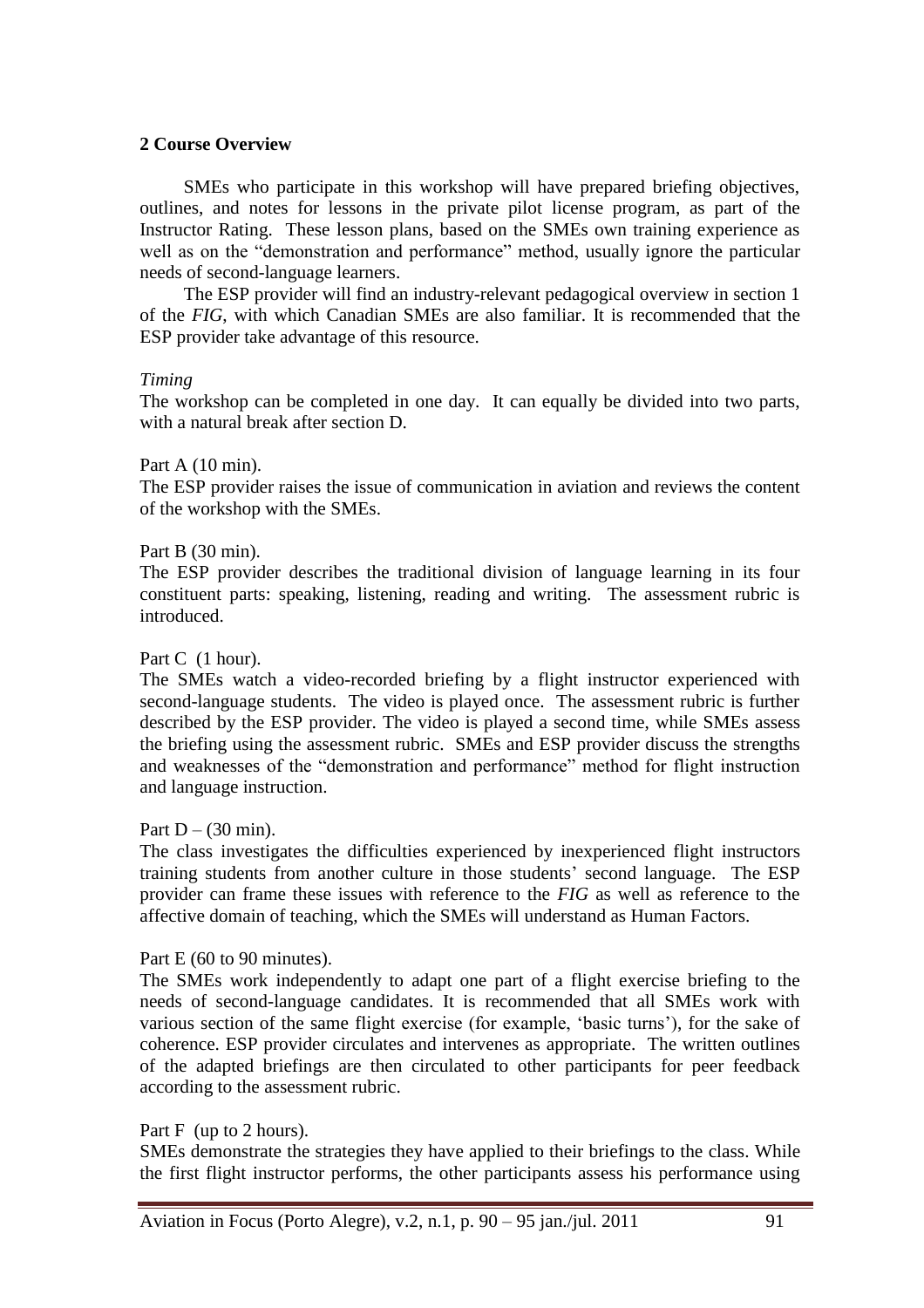the assessment rubric. The whole class discusses its strengths and weaknesses. Each participant demonstrates in turn, with discussion after each performance.

Part G (15 mins, or as time permits)

The ESP provider reviews the assessment checklist with SMEs, and might discuss the role of experience in the briefing process

# **3 Course syllabus**

## *Terminal objective:*

SMEs will demonstrate briefing strategies appropriate for pilot candidates who are not native speakers of English.

*Lessons:*

- A Articulate the assumptions about communication in aviation (15 min)
- B Review the four skills for learning and learning factors (45 min).
- C Assess a briefing delivered by a senior instructor (1 hour).
- D Discuss strategies for encouraging speaking, listening, and reading (30 min).
- E Develop or adapt part of a briefing using EFL-appropriate strategies (60-90 min).
- F Demonstrate teaching strategies to the group (up to 2 hours).
- G Discuss the role of experience in instruction (15 mins).

## *Resources***:**

EFL checklist, EFL assessment rubric, sample lesson plan (Appendix) Video of Hudson River Ditching with audio (Youtube.com) Video of instructor briefing (Youtube.com) *FIG* <http://www.tc.gc.ca/eng/civilaviation/publications/tp975-menu-5494.htm>

## **4 Detailed Lesson Plan**

*A – Articulate the assumptions about communication in aviation (15 min)*

1. List the terminal objective and lessons on the whiteboard.

2. Write "Aviate, Navigate, Communicate" on the whiteboard. Ask participants for comments. Watch the video Hudson River Ditching. Discuss.

Notes for ESP provider: This is a universal adage in aviation. 'Aviate' is primary (we have to fly the aircraft first). Why do we underplay the importance of communication in aviation training?

Resources: Video Hudson River Ditching with audio

*B -- Review the four skills for learning and learning factors (45 min)*

3. List the four skills: listening, speaking, reading, writing. Ask SMEs for situations where the skill is activated (e.g., on the radio in the aircraft and in briefings, performing pre-flight calculations).

4. Draw figures 1.1 and 1.2 on the board. Compare development in flying skill and communication skill.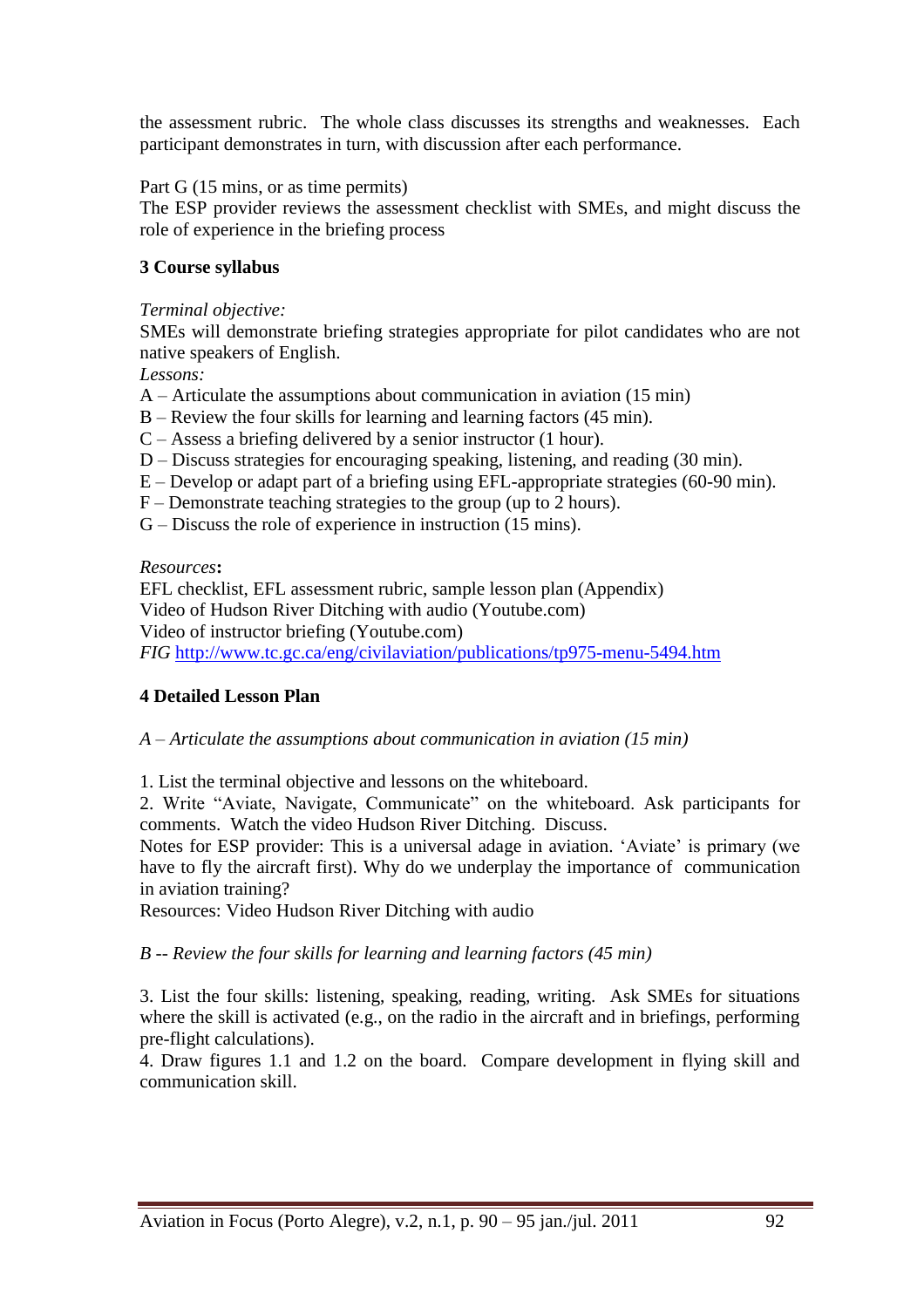

**Figure 1.1** Flight training model (Cook, 2007)



# **Figure 1.2**

Zone of proximal development (Lev, 2011)

Notes for ESP provider: Prompt SMEs to think about language skills in their professional context. Emphasize similarities between the ZPD and flight training model.

5. Ask participants to recall the 7 learning factors from the *FIG*. Which of these factors would most likely suffer in a second-language situation?

Notes for ESP providers: The learning factors are described in the *FIG*. Most vulnerable include readiness, relationship, effect, and recency.

6. Review the EFL assessment rubric. Ask SMEs for instances in their own training.

Resources: *FIG*, EFL assessment rubric

## *C -- Observe and assess a briefing by a senior instructor (1 hour)*

7. Watch a senior instructor briefing a non-native-speaking candidate. Watch the video twice. Ask SMEs to assess the briefing using the EFL assessment rubric.

8. Discuss the strengths and weaknesses of the briefing.

9. If necessary, the video can be shown a third time.

## *D -- Review strategies for learning (30 minutes)*

10. Distribute the EFL checklist and note its relationship with the assessment rubric. Continue the discussion from 8 (above), focusing on the human factors (e.g., Why is it hard to ask developmental questions? Why do instructors tend to finish students' sentences? How can you know if a student is ready to learn?).

Notes for ESP provider: use the developmental method (open questions and answers) as an example of a teaching strategy.

Resources: EFL assessment checklist

Aviation in Focus (Porto Alegre), v.2, n.1, p. 90 – 95 jan./jul. 2011 93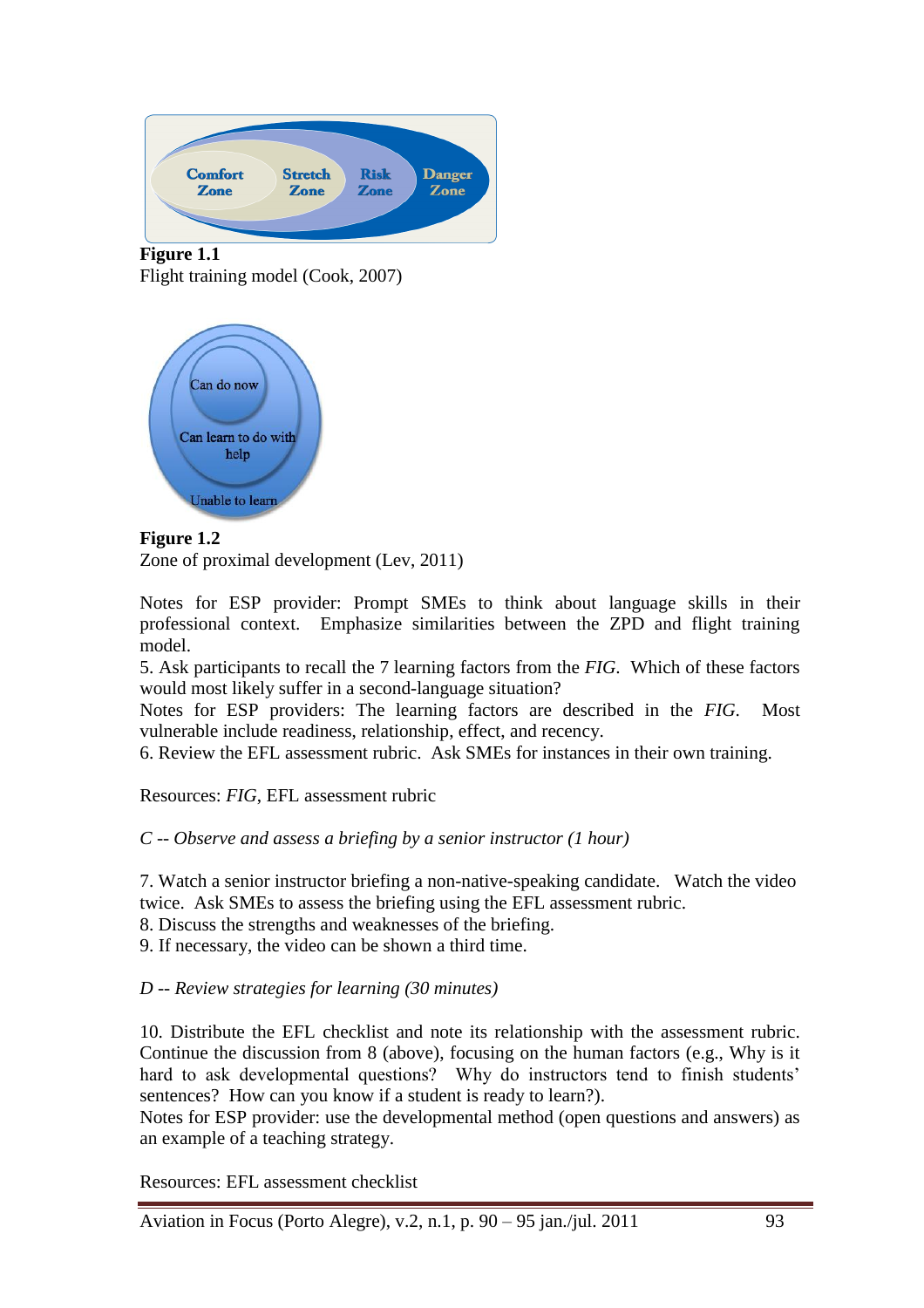*E – Develop or adapt part of a briefing using EFL-appropriate strategies (60-90 min)*

11. Provide each SME with a copy of a sample flight exercise briefing lesson plan. Remind them to refer to the assessment checklist.

Note for ESP provider: SMEs will already be familiar with the process and objectives of the lesson plan, since they have done similar work for their Instructor Rating.

12. Assign each SME one section of the lesson plan.

13. Instruct the SME as follows: You have 30 minutes to adapt your part of the briefing. Your part of the briefing should last about ten minutes and include a threshold knowledge test, links in and out, safety considerations, and some kind of oral confirmation (assessment) at the end. Incorporate as many EFL strategies as possible. Use the EFL assessment checklist as a guide.

Notes for ESP Provider: SME can use the sample lesson plan provided in the appendix as a guide, or they may concentrate on a different flight exercise. Circulate and intervene where appropriate.

Resources: Sample flight exercise briefing lesson plan

*F – Demonstrate teaching strategies to the group (up to 2 hours)*

15. Distribute as many assessment rubrics to each SME as there are participants in the class. Assign a timekeeper to give a warning at ten minutes. Each presentation will last fifteen minutes.

16. Ask a volunteer to present the first briefing. You or another SME might take on the role of ‗student' as appropriate. Observer SMEs assess the briefing using the assessment rubric.

Note for ESP provider: If the role of student is assumed by another SME, you should complete the rubric along with the observer SMEs.

17. At the end of the first briefing, discuss its strengths and weaknesses with the performer and the observer SMEs.

18. Repeat steps 16-17 until all SMEs have presented.

19. Discuss with the whole class which briefing strategies feel most natural.

Resources: Adapted lesson plans; assessment rubrics

*G – Discuss the role of experience in instruction (15 mins).*

20. Encourage discussion of the role of experience in successful briefings.

## **References**

COOK, D. (2007). Instructor Corner. *Aviation Safety Letter*, (4), 19-21. Retrieved March 15, 2011, from <http://www.tc.gc.ca/media/documents/capublications/tp185e\_4\_2007.pdf>

Flight Instructor Guide — Aeroplane (TP 975) - Transport Canada. (n.d.). . Retrieved March 15, 2011, from http://www.tc.gc.ca/eng/civilaviation/publications/tp975-menu-5494.htm